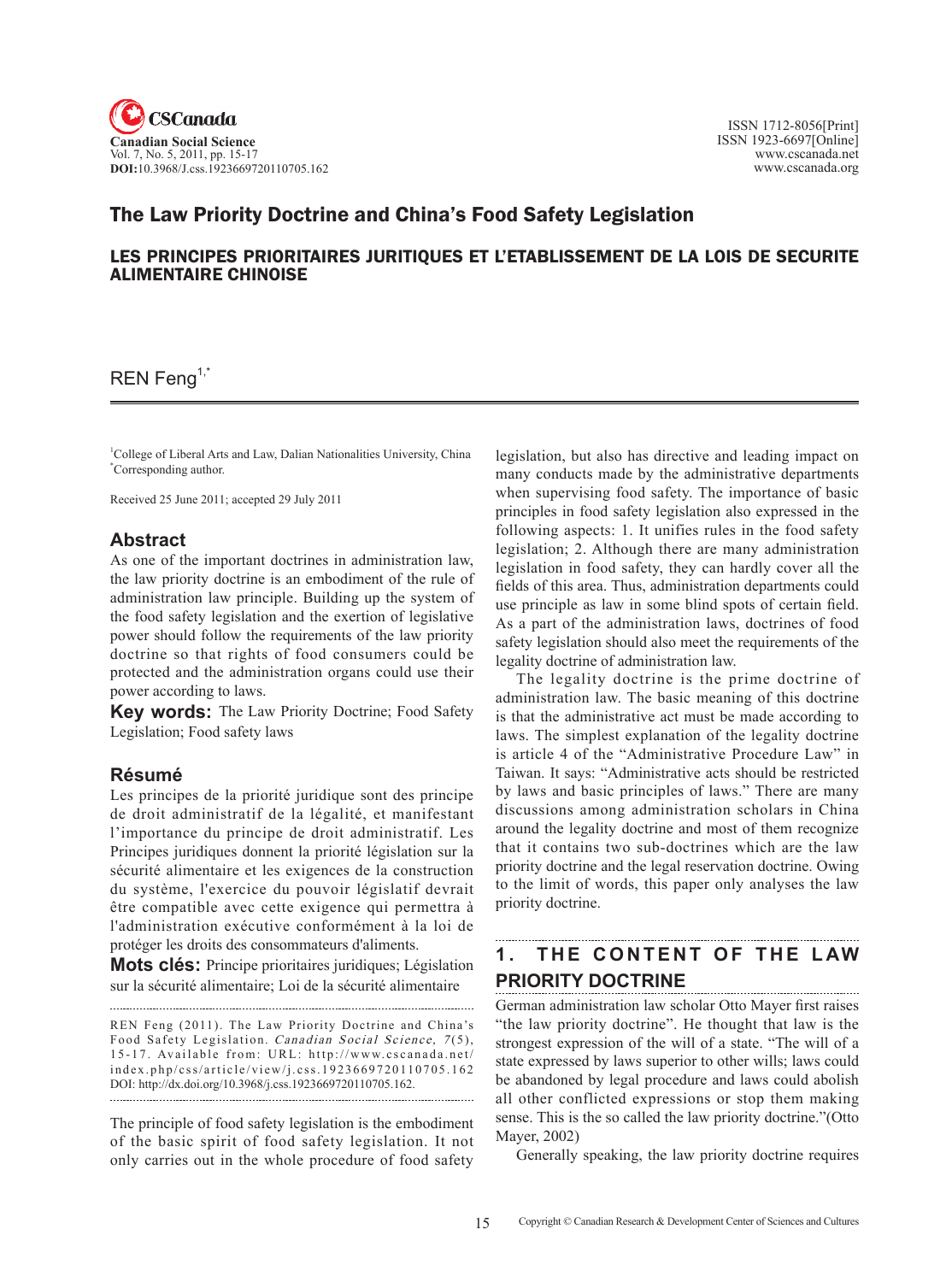that all the conducts of administration departments cannot go against laws which is also called "passive administration by law." Because the procedure of food safety legislation is not only carried out by the legislature, as a matter of fact, even in country like the U. S. A. legislature cannot cover all aspects of the legislation; Legislature only conduct among certain field, thus, we have to discuss the law priority doctrine in food safety legislation. Western scholar Kelsen thinks, "In the politic reality, it never happens that the rules and laws in a state must be created by a special department. According to legal orders of any country, no courts and administration departments are excluded by laws……"(Hans Kelsen, 1996). The law priority principle aims at protecting laws created by the administration departments conflicting with laws. Thus, we have to admit the deference in different law levels.

Laws give first rank to the legality of connotation. Laws of lower levels must be in accordance with higher level laws.<sup>4</sup> In a whole, this actually sets up a scope of administration legislation in order to prevent unlawful administration rules made by administrative department unauthorized. To achieve the law priority principle, the key is to make sure that the administrative department which created laws unauthorized take the responsibility for doing so. "The law priority principle gives duties to the administrative department to make legal conduct instead of setting up rules directly when they go against these duties. However, if the principle does not be obeyed, no matter how, they have to be give relevant treatment: the rules against laws are invalid."(Otto Mayer, 2002, p. 103- 104)

Traditional administration law theory recognizes that administrative organs do not have the power to create laws. Government can only set up rules or purely exercises laws that in accordance with laws for the protection of law enforcement. Legislative power must be held by the parliament which is elected by people. The doctrine and system that allows parliament have the legislation power was strongly supported by enlightened thinkers. Locke said: "but freedom of men under government is to have a standing rule to live by, common to every one of that society, and made by the legislative power erected in it. A liberty to follow my own will in all things where that rule prescribes not, not to be subject to the inconstant, uncertain, unknown, arbitrary will of another man, as freedom of nature is to be under no other restraint but the law of Nature"(John Locke, 1964, p. 15), "Nor can any edict of anybody else, in what form so ever conceived, or by what power so ever backed, have the force and obligation of a law which has not its sanction from that legislative which the public has chosen and appointed; for without this the law could not have that which is absolutely necessary to its being a law, the consent of the society, over whom nobody can have a power to make laws but by their own consent and by authority

received from them; and therefore all the obedience, which by the most solemn ties any one can be obliged to pay, ultimately terminates in this supreme power, and is directed by those laws which it enacts"((John Locke, 1964, p. 83). Nevertheless, with failure of western laissezfaire capitalism and establishment of monopolization, administrative power of the state has been expanding and function of administrative management has been increasing. The public now are asking the government to bare more positive responsibility for the society and public affairs instead of being the night watchmen. In this situation, the traditional administrative theory and the base of it – the constitutional principle of legislation power that parliament has have been challenged. After deep study, repeated arguments and painful choices, many countries have given up the principle that only parliament has the legislation power. They either directive stipulate that administrative organs have legislative power under certain circumstances or allow the parliament authorize or assign certain administrative department to use the legislative power. From then on, administrative legislation has become one of the contemporary administration law themes and plays a more and more important role.

# **2. THE REQUIREMENT OF LAW PRIORITY PRINCIPLE TO FOOD SAFETY LEGISLATION**

The law priority doctrine has the following requirements in food safety area:

First, create a uniform law for food safety and make sure this law is the fundamental law in the food safety area. Create rules for food safety quality, the department of food safety, the supervision procedure and measures taken by government. All other rules or laws about food safety against this uniform law are invalid. Also, rules and laws cannot exceed the scope and aims which were authorized by the food safety law. The Food Safety Law was issued for enforcement in 2009 in China. However, just before this law there were various administrative rules and regulations about food safety. According to statistics, regulations before the Food Safety Law that were created by the state council about food safety management are up to 14. Besides, there are two regulations about the emergency processing in food safety incident and five about food safety supervision and punishment. The earliest of them is the "Food Nutrition Fortifiers Sanitation Regulation" in 1986 and the latest is the "Announcement on the quantum limit temporary management of Melamine in milk and dairy products" in 2008. Local rules about food safety are countless in China. There are at least three problems: Firstly, because these rules and regulations are created by different departments in different fields, they are always conflict with each other; Secondly, although rules and regulations in food safety area are many, they